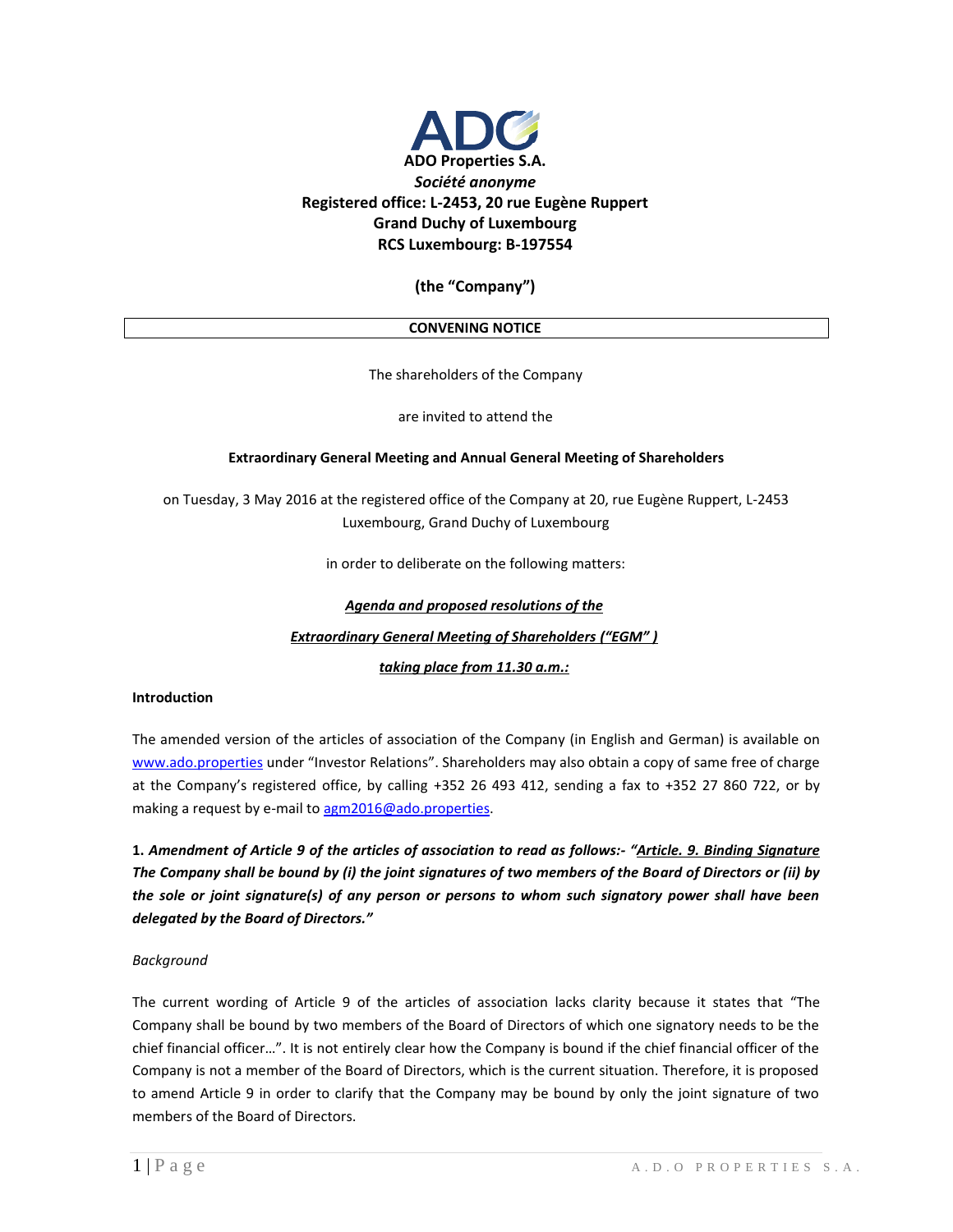## *Draft resolution (EGM Resolution I)*

The General Meeting resolves to amend Article 9 of the articles of association to read as follows:- "*Article. 9. Binding Signature The Company shall be bound by (i) the joint signatures of two members of the Board of Directors or (ii) by the sole or joint signature(s) of any person or persons to whom such signatory power shall have been delegated by the Board of Directors.*"

**2.** *Amendment of the first paragraph of Article 13 of the articles of association to change the date of the annual general meeting of shareholders from the third Thursday in March to the first Tuesday in May such that it shall read as follows: "Article 13. Annual General Meeting of Shareholders The Annual General Meeting of Shareholders shall be held in accordance with Luxembourg law at the Company's registered office or at any other place in the Grand-Duchy of Luxembourg indicated in the convening notice on the first Tuesday in May of each year at 2 p.m.. If such day is a legal holiday in Luxembourg, the Annual General Meeting shall be held on the next following business day."*

## *Background*

It is considered not practicable for the Board of Directors to have all financial statements and the management report ready in time for the annual general meeting that pursuant to the current articles of association need to be held on the third Thursday in March of each year. Therefore it is proposed to amend the articles of association of the Company to fix the statutory date for the annual general meeting as the first Tuesday in May of each year.

## *Draft resolution (EGM Resolution II)*

The General Meeting resolves to amend the first paragraph of Article 13 of the articles of association to change the date of the annual general meeting of shareholders from the third Thursday in March to the first Tuesday in May such that it shall read as follows: "*Article 13. Annual General Meeting of Shareholders The Annual General Meeting of Shareholders shall be held in accordance with Luxembourg law at the Company's registered office or at any other place in the Grand-Duchy of Luxembourg indicated in the convening notice on the first Tuesday in May of each year at 2 p.m.. If such day is a legal holiday in Luxembourg, the Annual General Meeting shall be held on the next following business day."*

*[REST OF PAGE INTENTIONALLY LEFT BLANK]*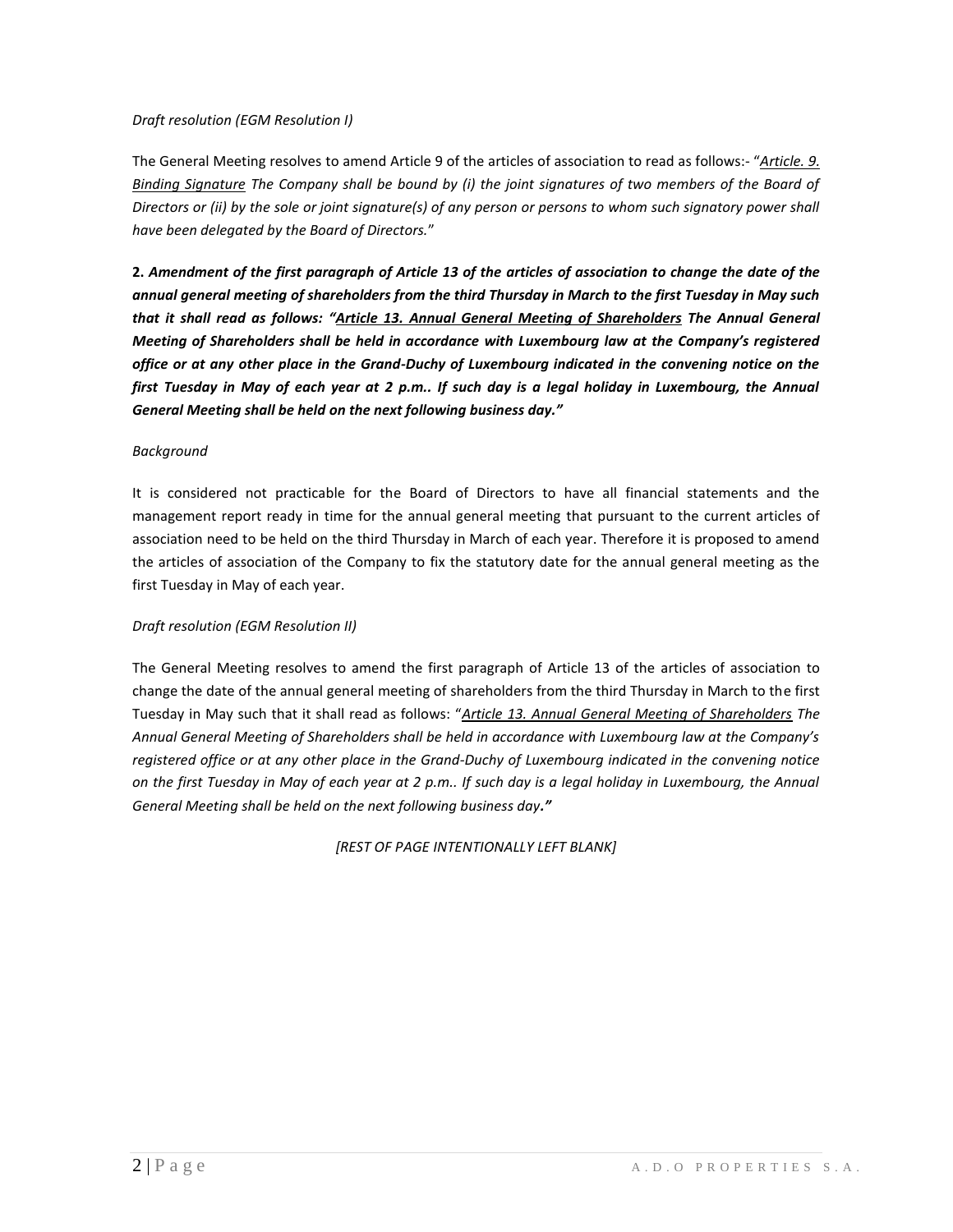# **Agenda and Proposed Resolutions of the Annual General Meeting (the "AGM")**

*taking place from 12 noon:* 

**IT IS BROUGHT TO THE ATTENTION OF SHAREHOLDERS THAT THE MANAGEMENT REPORT AND FINANCIAL STATEMENT FOR THE PERIOD ENDING 31 DECEMBER 2015 COULD NOT BE FINALISED IN TIME FOR THE AGM DATE PROVIDED IN THE ARTICLES OF ASSOCIATION OF THE COMPANY, BEING 17 MARCH 2016.**

## **THE BOARD OF DIRECTORS OF THE COMPANY HAS, THEREFORE, DECIDED TO CONVENE THE AGM TO BE HELD ON 3 MAY 2016 AND TO CHANGE THE ARTICLES OF ASSOCIATION OF THE COMPANY FOR FUTURE YEARS AS PER THE AGENDA OF THE EGM SET OUT ABOVE.**

**1. Presentation of the management report of the board of directors for the financial year ending 31 December 2015 and (ii) the reports of the independent auditor on the stand-alone annual financial statements and the consolidated financial statements of the Company for the financial year ending 31 December 2015.**

## *No resolution required.*

## **2. Approval of the stand-alone annual financial statements of the Company for the financial year ending 31 December 2015.**

## *Draft resolution (AGM Resolution I)*

The General Meeting, after having reviewed the management report of the board of directors and the report of the independent auditor, approves the stand-alone annual financial statements for the financial year ending 31 December 2015 in their entirety, showing a profit of EUR 25,633,138, established in accordance with International Financial Reporting Standards as adopted by the European Union.

## **3. Approval of the consolidated financial statements of the Company for the financial year ending 31 December 2015.**

## *Draft resolution (AGM Resolution II)*

The General Meeting, after having reviewed the management report of the board of directors and the report of the independent auditor, approves the consolidated financial statements of the Company for the financial year ending 31 December 2015 in their entirety, showing a consolidated net profit of EUR 156,007,000 (rounded).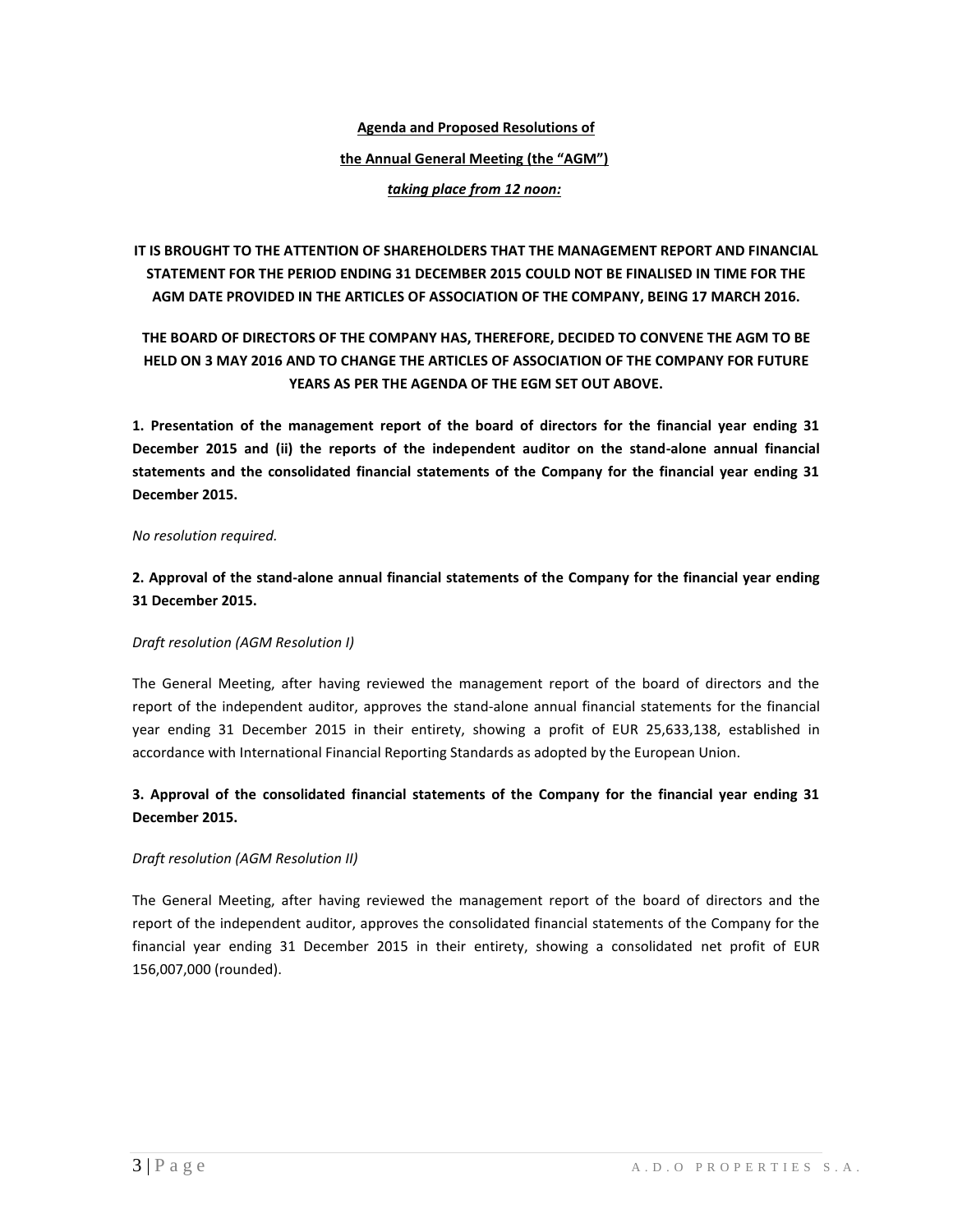## **4. Approval of the allocation of results and determination of the dividend.**

## *Draft resolution (AGM Resolution III)*

The General Meeting acknowledges that the net profit of the Company amounts to EUR 25,633,138.

On this basis the General Meeting, upon the proposal of the board of directors, decides to pay out a dividend from the distributable results consisting in profit for the year and to allocate the results of the Company based on the stand-alone annual financial statements of the Company for the financial year ending 31 December 2015 as follows:

|                                                       | In Euro        |
|-------------------------------------------------------|----------------|
| Profit for the financial year                         | 25,633,138     |
| Loss brought forward from previous year(s)            | (4, 240, 242)  |
| Results to be allocated and distributed               | 21,392,896     |
| Allocation to the legal reserve                       | (4, 340)       |
| Net book value of formation expenses as at 31.12.2015 | (6,944,521)    |
| Dividend                                              | (12, 250, 000) |
| <b>Profit carried forward</b>                         | 2,194,035      |

The General Meeting acknowledges that the record date determining the eligibility to receive a dividend payment shall be the date of the AGM, 3 May 2016 and that the payment of the dividends shall commence on 6 May 2016.

## **5. Confirmation of the appointment of Mr Yaron Karisi as director of the Company for a period running from 18 November 2015 until the annual general meeting to take place in the year 2019.**

## *Draft resolution (AGM Resolution IV)*

The General Meeting ratifies and confirms the appointment of Mr Yaron Karisi, co-opted as director at a board meeting held on 18 November 2015 following the resignation of Mr Ofer Kotler, as director of the Company. The appointment is confirmed to run from 18 November 2015 until the annual general meeting to take place in the year 2019.

## **6. Approval of the discharge of all directors having held office during the financial year ending 31 December 2015**

## *Draft resolution (AGM Resolution V)*

The General Meeting decides to grant discharge to all directors having held office during the financial year ending 31 December 2015.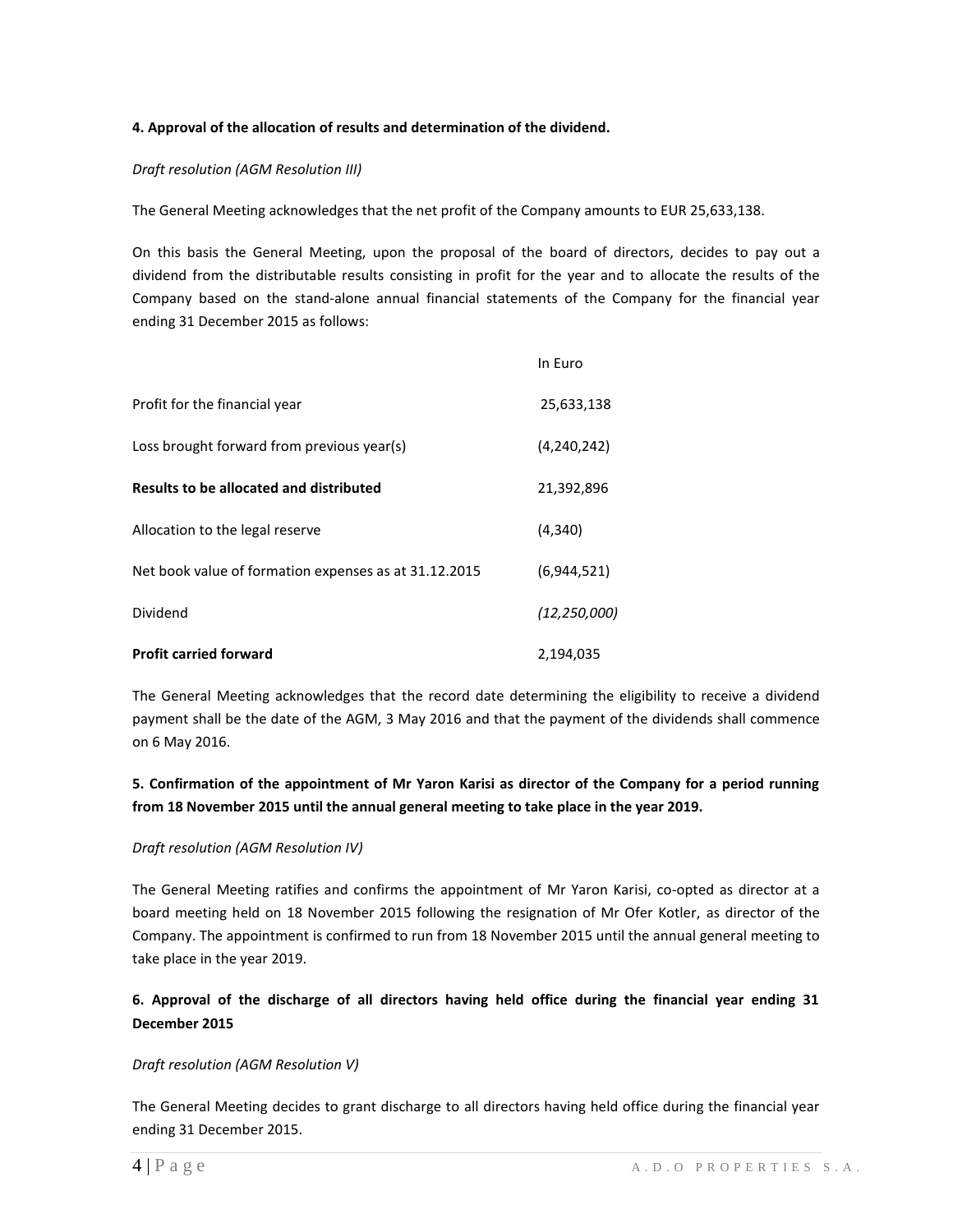## **7. Approval of the re-appointment of KPMG Luxembourg as independent auditor of the Company until the annual general meeting to take place in 2017.**

#### *Draft resolution (AGM Resolution VI)*

The General Meeting decides to approve the re-appointment of KPMG Luxembourg, *société cooperative,* with registered office at 39, avenue John F. Kennedy, L-1855 Luxembourg as independent auditor of the Company until the annual general meeting to take place in 2017.

#### \*\*\*\*\*

#### **I QUORUM AND VOTING**

The EGM will validly deliberate on all resolutions on its agenda provided a quorum of 50% of the Company's issued share capital is present or represented. If the aforementioned quorum is not met, the EGM may be reconvened by the Board of Directors and at the reconvened meeting no quorum will be required. The resolutions will be validly adopted only if approved by at least 2/3 of the votes cast at the EGM or any reconvened meeting. Each share is entitled to one vote.

The AGM will validly deliberate on all resolutions on the agenda regardless of the number of shareholders present and of the number of shares represented, and the resolutions relating to these agenda items will be adopted by a simple majority of the votes validly cast by shareholders present or represented. Each share is entitled to one vote.

## **II RIGHT OF SHAREHOLDERS TO ADD ITEMS TO THE AGENDA OR TO TABLE ALTERNATIVE RESOLUTIONS**

Shareholders holding individually or collectively at least 5% of the issued share capital of the Company have the right (a) to add new items on the agenda of the EGM and AGM (the "**Meetings**") and/or (b) to table draft resolutions regarding existing or new agenda items.

Those rights shall be exercised by a request in writing accompanied by (i) the text of the new agenda item and/ or a draft resolution as well as the reasons for submitting such request, or (ii) an alternative resolution for an existing agenda item with a clear identification of the existing agenda item, the text of the proposed alternative resolution and the reasons for submitting such request and (iii) the name of a contact person and a contact address (postal address and e-mail) at which the Company can acknowledge receipt of the request. The request must also be accompanied by a Shareholding Confirmation Certificate (as defined below) attesting to the holding by the shareholder or shareholders of at least 5% of the issued share capital of the Company on the Record Date (as defined below).

Any such request and accompanying documents from shareholders must be received by the Company not later than 11 April 2016 at one of the following addresses:

ADO Properties 20 Rue Eugene Ruppert L-2453 Luxembourg Grand Duchy of Luxembourg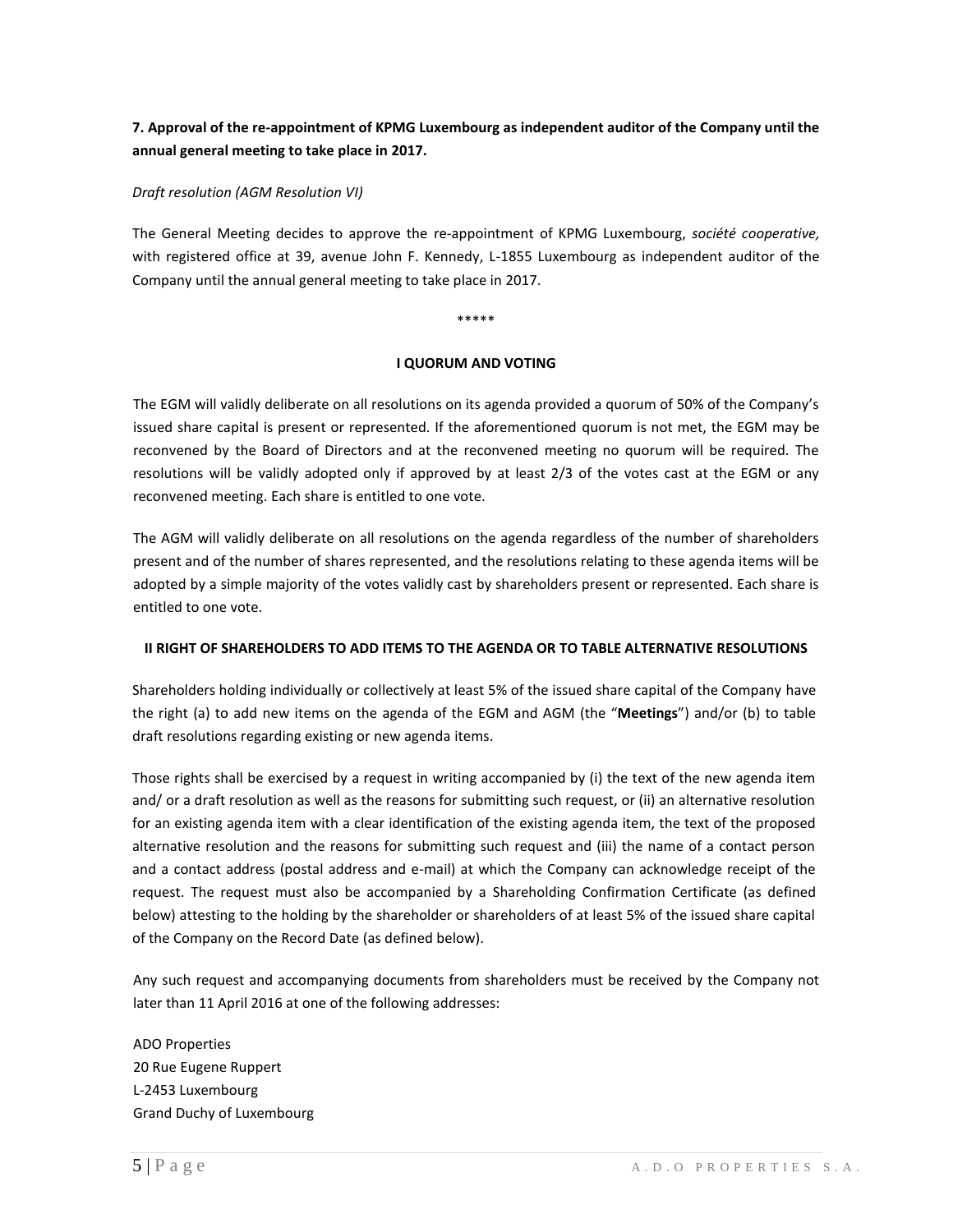## [agm2016@ado.properties](mailto:agm2016@ado.properties)

The Company shall confirm receipt of the request within forty-eight hours from receipt.

The Company will then publish a revised agenda at the latest on 18 April 2016. The text of the proposed resolutions will be published by the Company as soon as possible from receipt on its website [www.ado.properties/AGM2016.](http://www.ado.properties/AGM2016)

#### **III RIGHT TO ASK QUESTIONS**

Every shareholder has the right to ask questions concerning items on the agenda of the Annual General Meeting and Extraordinary General Meeting ahead of and during the meetings. The Company will respond to such questions on a best efforts basis and may, at its choice, reply to such questions either globally or individually, during the relevant Meeting. Questions asked before the Meetings must be sent by email to agm2016@ado.properties and shall include the shareholder's full name and address and shall attach a Shareholding Confirmation Certificate (as defined below) attesting to the holding by the shareholder or shareholders of shares of the Company on the Record Date (as defined below).

#### **IV ATTENDANCE**

The rights of shareholders to attend the meetings and exercise voting rights is subject to such shareholders being shareholders of the Company at midnight (24:00) Luxembourg time on 19 April 2016 (the "**Record Date**", i.e. the day falling fourteen (14) days before the date of the Meetings)).

**In order to attend the Meetings, shareholders must provide the Company with the following three items as explained in greater detail below: (i) this Participation Confirmation, (ii) the Attendance and Proxy Form, and (iii) the Shareholding Confirmation Certificate.**

**Participation Confirmation:** The Participation Confirmation must be in writing and indicate that a shareholder holds the Company shares and wishes to participate in the Meetings. A template form of the Participation Confirmation is available on the Company's website at [www.ado.properties/AGM2016.](http://www.ado.properties/AGM2016)

The Participation Confirmation must be sent to the Company so that it is received by the Company at the latest by 23:59 CET on **19 April 2016** , the Record Date. It must be sent by post or electronic means to:-

ADO Properties 20 Rue Eugene Ruppert L-2453 Luxembourg Grand Duchy of Luxembourg

Or

#### [agm2016@ado.properties](mailto:agm2016@ado.properties)

Or